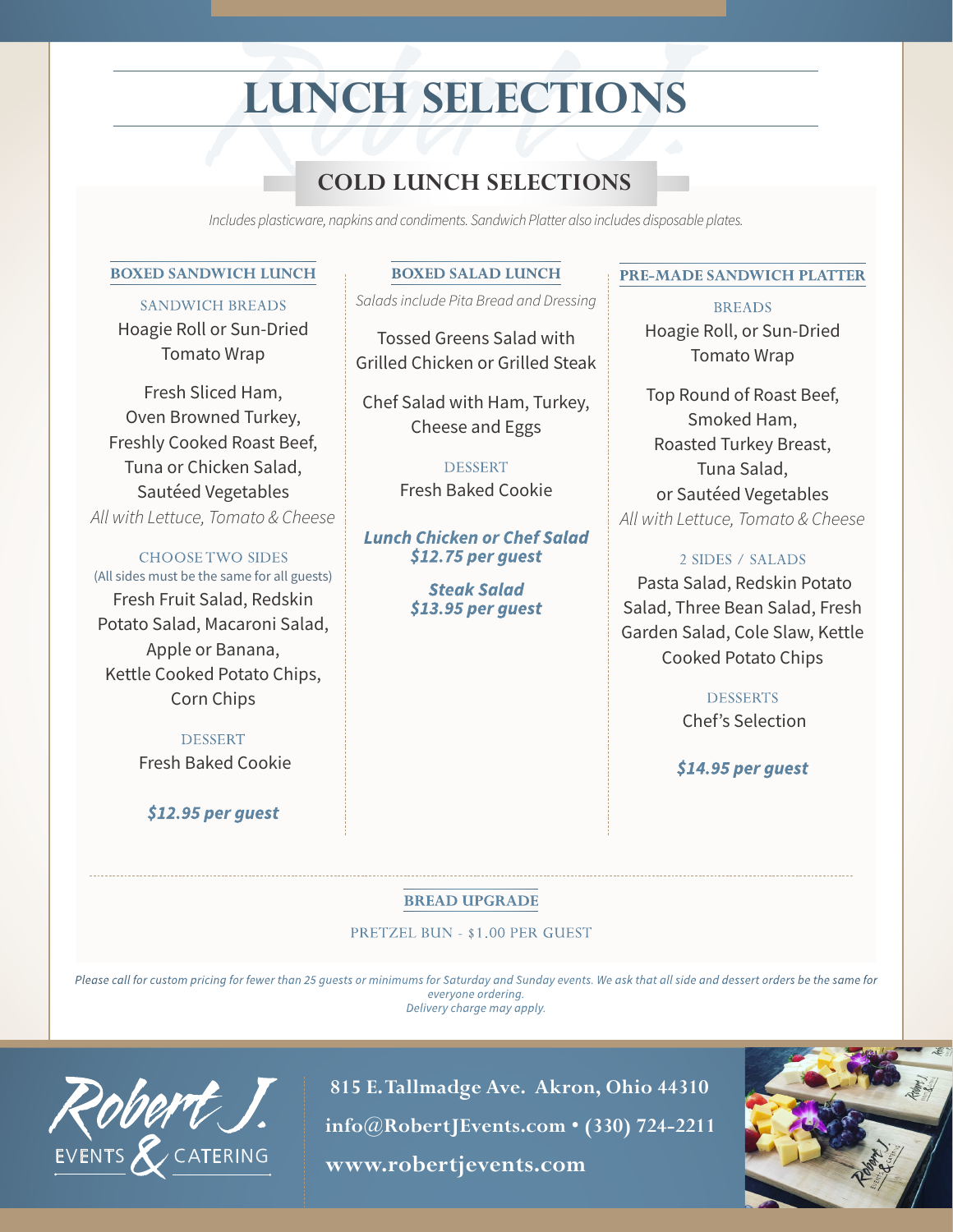# **LUNCH SELECTIONS**

# HOT LUNCH BUFFET **HOT LUNCH BUFFET**

*Includes Upscale Disposables*

### **ENTRÉE SELECTIONS**

Chicken Cordon Bleu

Chicken Francaise with Lemon Butter

Roast Beef Champignon

Beef Tips with Noodles

Italian Sausage with Peppers & Onions

Grilled, Boneless Pork Chops with Blackberry Demi Glaze

Herb Crusted Chicken Breast with Bechmel Sauce on side

Chicken Madrid with Español Sauce

Chicken Marsala

Top Round of Beef, Au Jus

 Lemon Cod Fish with Tartar Sauce & Lemon

Cavatelli with Marinara Sauce

Macaroni & Cheese

Eggplant Parmesan

Vegetarian Stuffed Green Pepper

Mediterranean Cod

Pasta Primavera

Penne Pasta with Blush Sauce

Stuffed Green Peppers

Ruben Sandwich

Meat Loaf

Shrimp & Grits

Beef Manhattan

## **CHOOSE A SIDE**

California Vegetable Medley Green Beans Roasted Baby Carrots in Brown Sugar Smashed Redskin Potatoes Five-Herb Roasted Redskin Potatoes Vegetable Rice

**CHOOSE A SALAD**

Garden Salad with Fresh Vegetables Caesar Salad with Croutons Antipasto Salad Orzo & Fresh Vegetable Salad

*Includes one side, one salad and rolls & butter With 1 Entrée - \$12.45 With 2 Entrées - \$16.25 With 3 Entrées - \$18.25*

*Additional Side \$2.00 each | Soft Drinks or Bottled Water \$1.50 each Desserts Available starting at \$1.75 per guest | Soups Available starting at \$2.75 per guest*

*Soup may not be substituted for Salad or Side*



 **815 E. Tallmadge Ave. Akron, Ohio 44310 info@RobertJEvents.com • (330) 724-2211** EVENTS & CATERING **www.robertjevents.com**